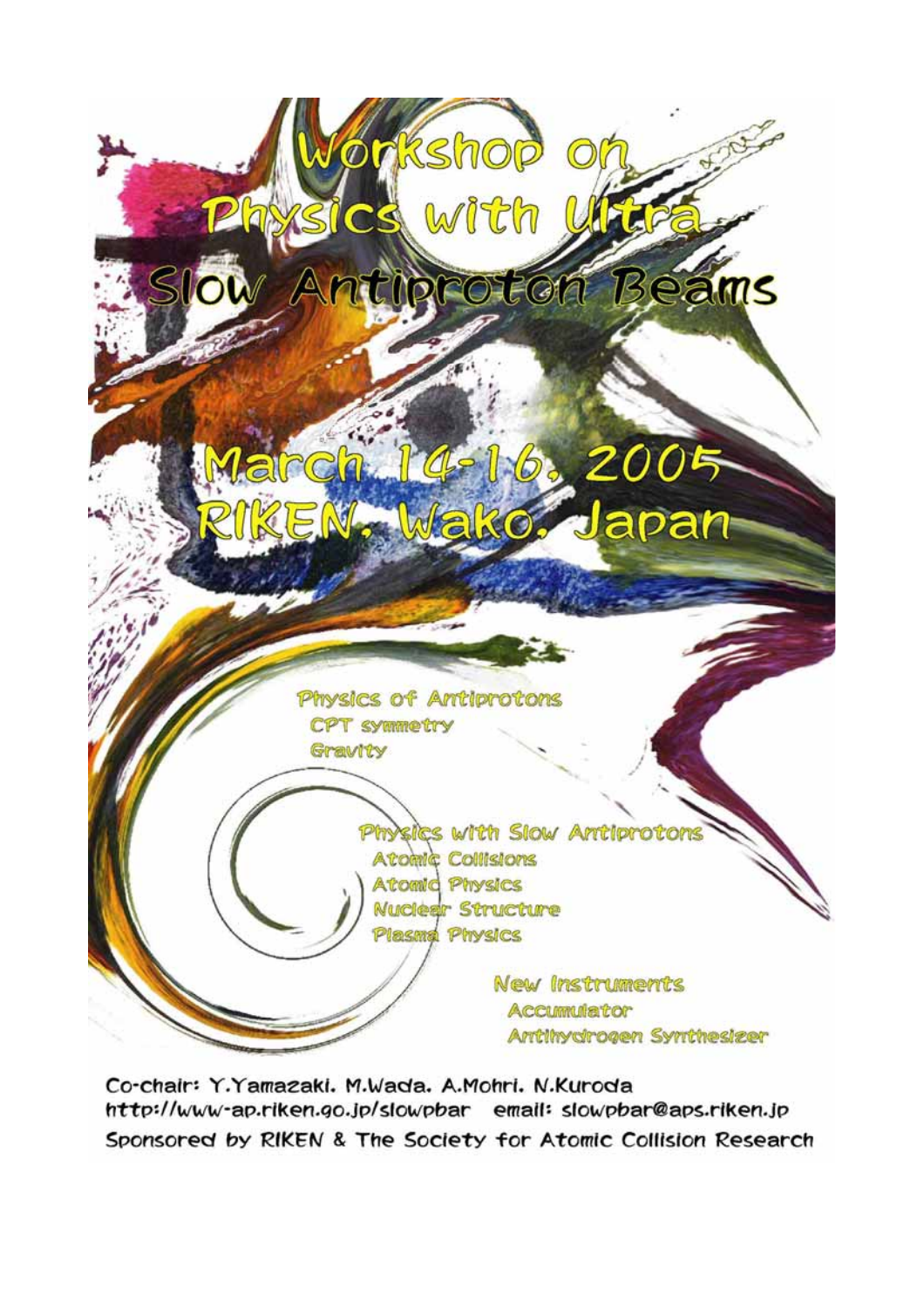# Physics with Ultra Slow Antiproton Beams March 14-16, 2005 Okouchi Hall, RIKEN, Wako, Saitama, Japan

#### General Information

Recent progresses of manipulating antiprotons, particularly trapping, cooling, trimming, and extracting antiprotons allows the start of a new cross disciplinary field with trapped as well as ultra-slow antiprotons. The present workshop is organized intending to provide an occasion for scientists in the related fields to gather together, to exchange ideas, and to brain-storm new research subjects. The fields to be covered are fundamental physics related to CPT symmetry, nuclear structure studies, atomic collisions, atomic physics including antihydrogen.

### The list of invited speakers (updated Jan.08, 2005):

J.Eades M.Fujiwara, TRIUMF D.Grzonka, Juelich J.Hangst, Aarhus D.Horvath, KVKI R.Lehnert, Vanderbilt Univ., Nashville K. Jungmann, KVI, Groningen P. Perez, Saclay

J.Cohen, LANL D.Gotta, Juelich R.Hayano, Tokyo P.Kienle, Vienna E. Lodi-Rizzini, Brecia K.Sakimoto, ISAS H.Schmidt-Boecking, Frankfurt H.Torii, Tokyo A. Trzcinska, Warsaw J.Ullrich, MPI, Heidelberg M.Wada, RIKEN S.Wychek, Warsaw

A.Mohri, RIKEN A.Rosowsky, Saclay V.Varentsov, S.Petersburg

More will be added as soon as confirmed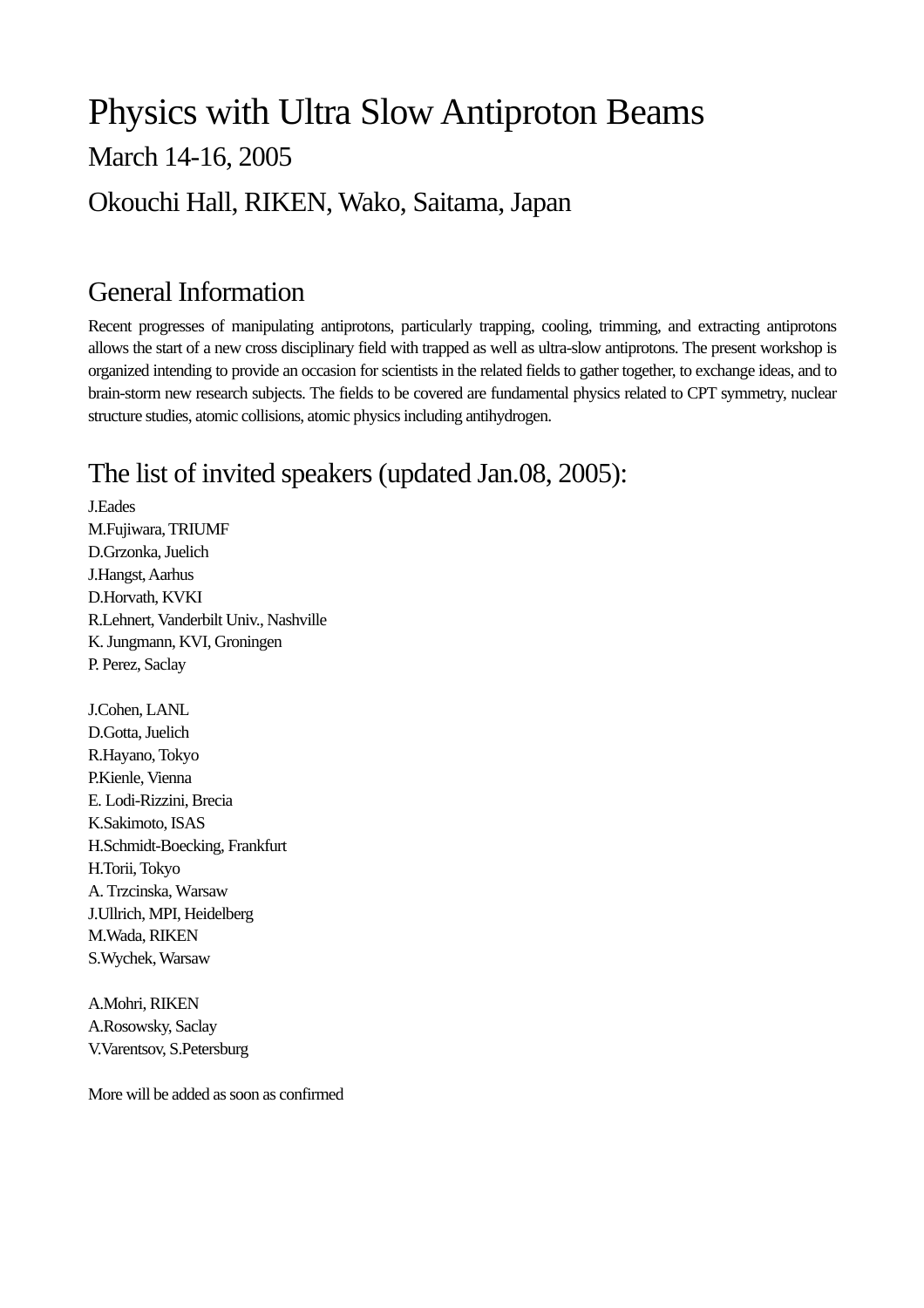#### Access:





For more details:<http://www.riken.jp/engn/r-world/riken/campus/wako/access.html>

#### Sponsors:

RIKEN

The Society of Atomic Collision Research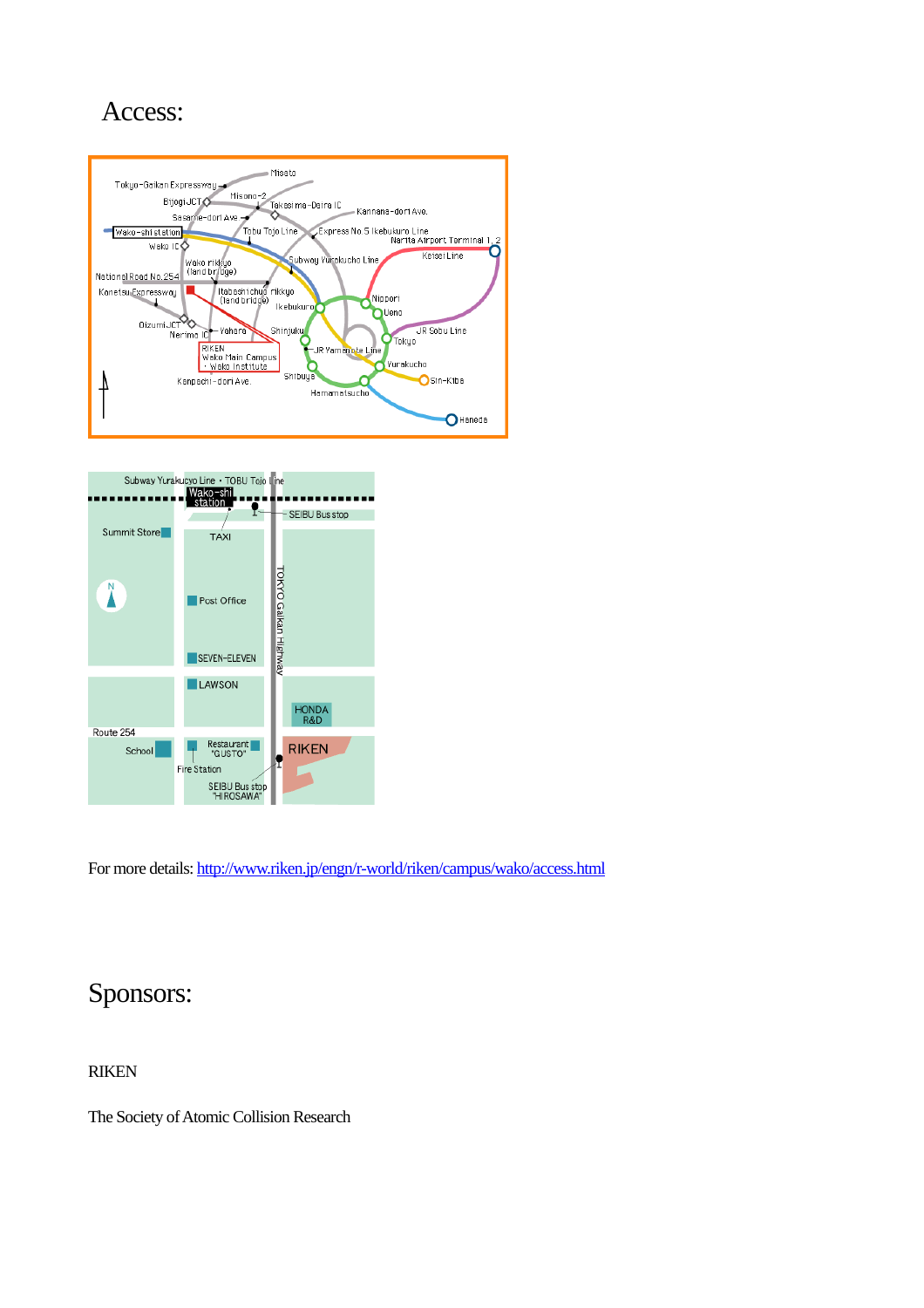## Program: to be announced

March 14:

March 15:

March 16:

Banquet: March 15